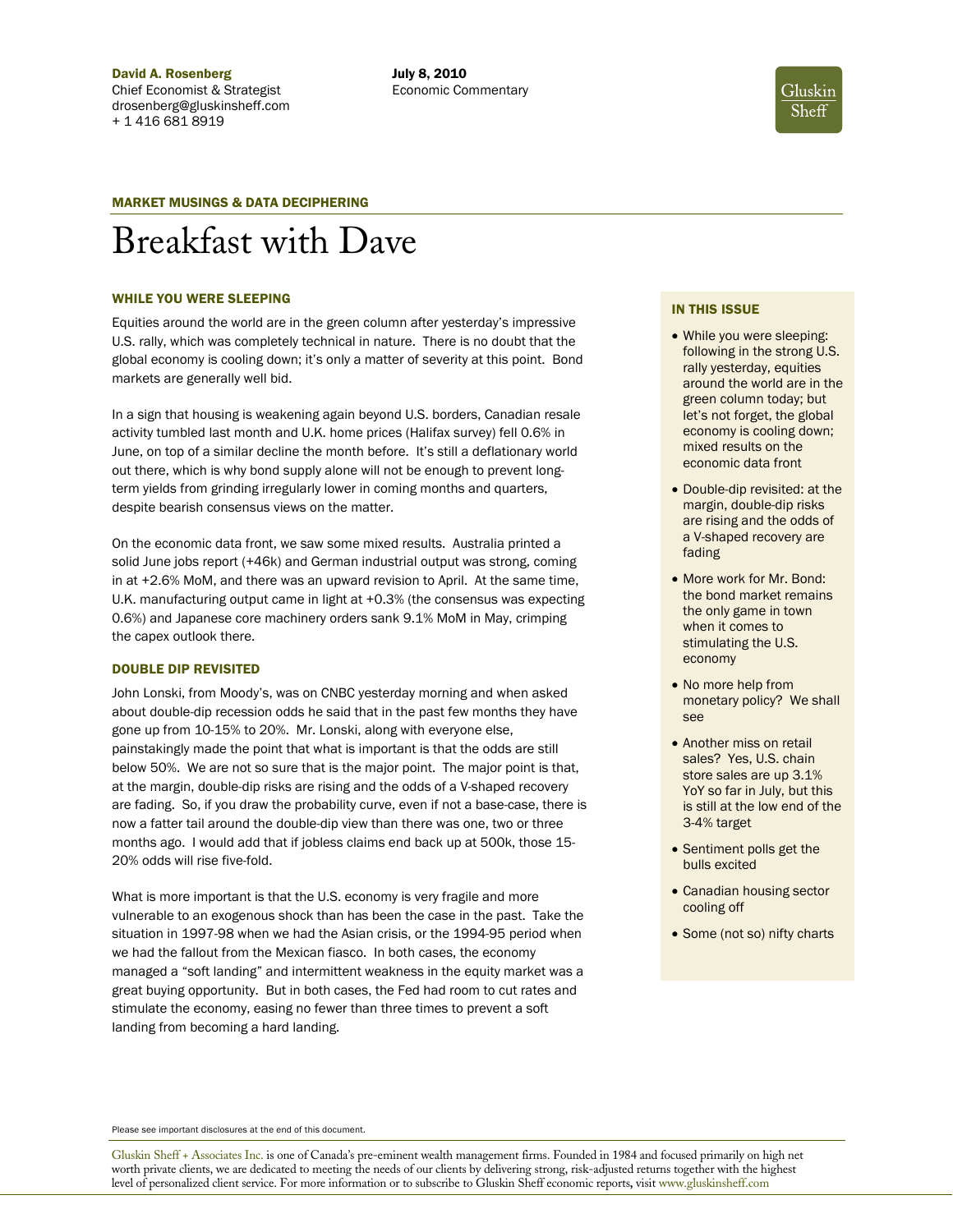It takes time for these shocks to percolate — six months in 1995 and 12 months in 1998 — and we have yet to feel the full brunt of the European debt crisis hit home, in terms of the depressing impact of their aggregate demand on our export growth. Where the offset from government stimulus comes from next will be interesting to see. If it's not fiscal policy or the Fed, then something tells us that the bond market is going to have to work that much harder.

# MORE WORK FOR MR. BOND

The bond market remains the only game in town when it comes to stimulating the U.S. economy. The commensurate slide in mortgage rates has triggered a miniboom in mortgage refinancing activity, which rose 9.2% in the July 2<sup>nd</sup> week, on top of a 12.6% surge the week before — up 157% over the past year to boot. This is helping, at least at the margin, put some cash into homeowner's pocketbooks.

Still, just to show what little effect it is having, refinancing activity in the U.S. is still some 40% lower than it was the last time we had a major rally in the bond market in late 2008 and early 2009. In fact, coming out of the 1990-91 recession and the 2001 recession, the YoY trend in mortgage refinancing was over 1,000%(!), not 157%, just to put this in some perspective. The reason for the anemic growth this time around is because at the historic lows in yields, which we saw a year and half ago, just about everyone who could at the time managed to refinance, so today's rally does them little good. Plus, with one in four mortgage debtors "upside down", they don't have the ability to refinance. But every penny counts, and the bond market is doing the best it can to get things going.

What is really amazing is how most strategists hate the bond market, and only see inflation and interest rates having to rise. But yet, when asked why it is they are so bullish on equities, the quick and dirty answer is "well, look at how low bond yields are." Go figure.

If there is a disturbing development, it is the lack of response on the part of potential homebuyers to the downdraft in mortgage rates. Demand remains anemic, and perhaps this reflects an aversion to taking on debt, and an aversion to buying a depreciating asset. Or perhaps it reflects the allure of landlords dropping their apartment rents and thereby upsetting the rent-buy decision balance. Maybe the White House should embark on a strategy of forcing landlords to hike their rents in a quest to revive the homeownership rate — it's not as if this group doesn't believe in government intrusion into the economy.

So, for the third week in a row, and despite a 13bp bond-induced decline in mortgage rates, applications for new purchases fell (by 2%) and are down 35% from year-ago levels; and those year-ago levels were already down 12%. So, after plunging 18% in May and then by 15% in June, mortgage apps for new home purchases are already down 3.4% so far in July. Clearly, as far as the Treasury market is concerned, more needs to be done — and since Mr. Bernanke is done cutting rates, it will be up to Mr. Bond to carry the ball, and likely a little further.



The bond market remains the only game in town when it comes to stimulating the U.S. economy

The slide in mortgage rates has triggered a mini-boom in mortgage refinancing activity in the U.S. …

… At the margin, this at least puts some cash into homeowner pocketbooks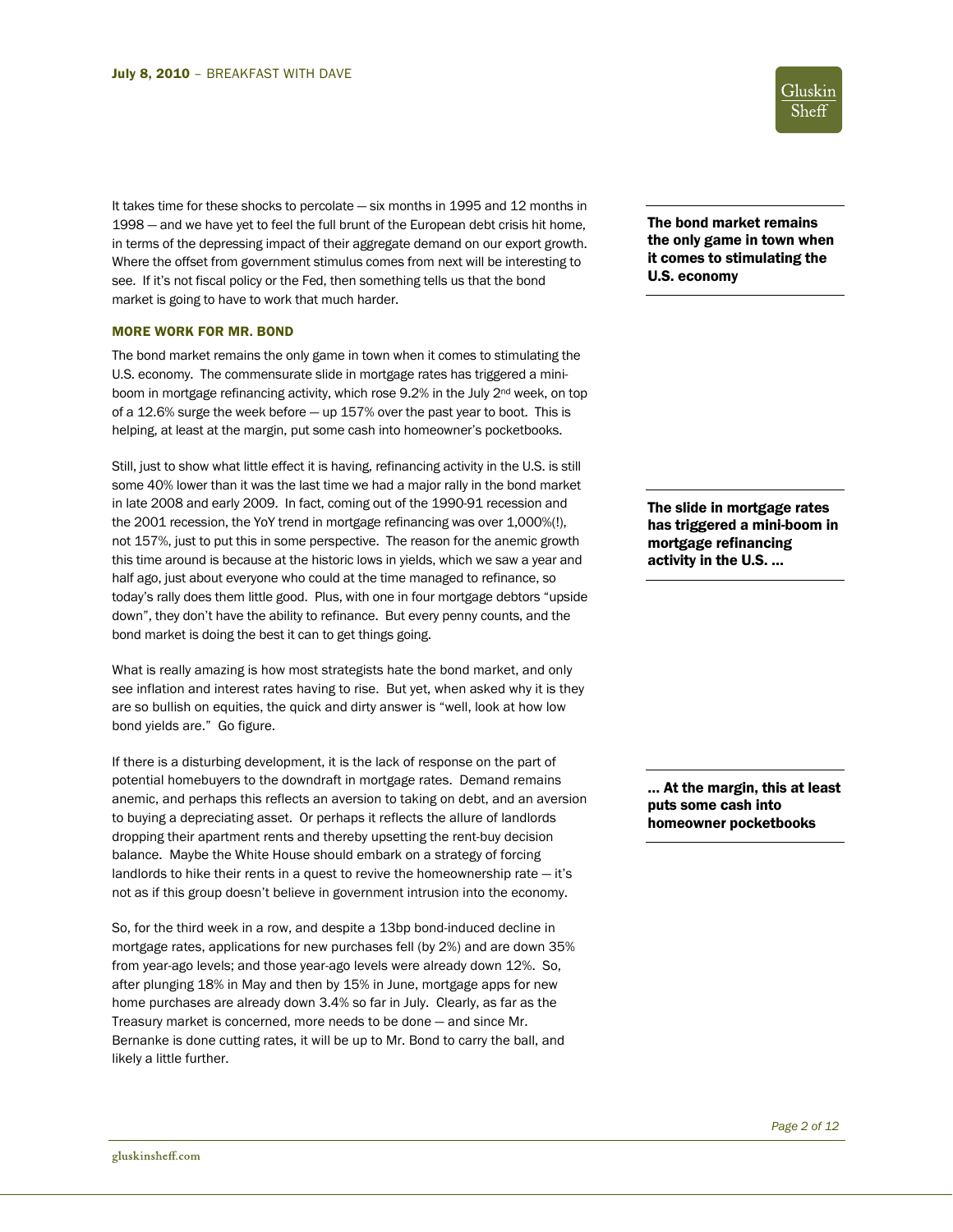

# CHART 1: ECRI POINTING TO CLEAR HARD LANDING

United States: Mortgage Bankers Association Mortgage Loan Applications for Purchase (March 16, 1990 = 100)



*Source: Haver Analytics, Gluskin Sheff* 

# NO MORE HELP FROM MONETARY POLICY?

We shall see.

But, indeed, that was the consistent tone from the various Fed officials who dominated the tapes yesterday. Kansas City Fed President Hoenig refuses to budge and wants an immediate hike in the funds rate to 1%, and said he doesn't believe every problem can be solved by the central bank. (Oh, but in a credit collapse, the Fed has to be part of the solution.) Richmond's Lacker thinks it's time for the Fed to withdraw its support from the MBS market. And, on CNBC, Dallas FRB President Fisher stated emphatically that even as he trims his economic growth forecast, the Fed has "done enough."

So, there is a taxpayer revolt going on. There is a revolt going on among the Fed District Bank Presidents too (others like Plosser and Bullard also want the press statement toughened up). For Paul Krugman, these revolts must be revolting.

Meanwhile, we are seeing first-hand how the economy operates when the policy stimulus are taken away — for example, a 0.8% annualized growth rate in real final sales as we saw in the first quarter. Don't think for a second that we are going to see an upturn without some major exogenous shock. If it's not the Fed or more fiscal spending, then it will have to be China (wasn't it the world's saviour in late 2008? Can it turn a blind eye to its credit and property bubble at the same time?), the ECB (will more ease peeve off the Germans?) or perhaps a payroll tax holiday in the U.S.A. (likely a better idea than turning the economy into a welfare state) or anything that will lift this cloud of uncertainty over the small business sector in particular (but is it too late to make any changes to the health care overhaul?).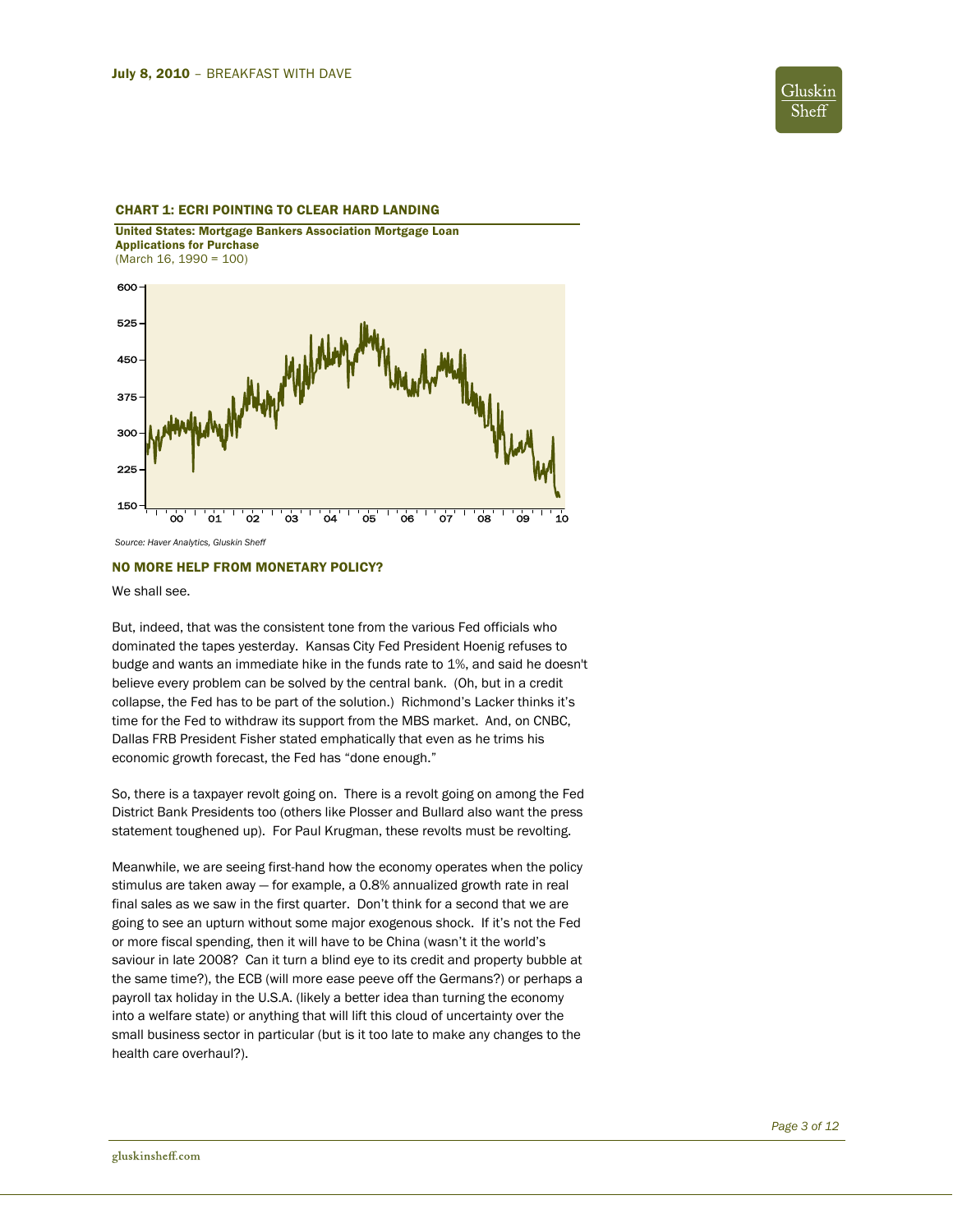# ANOTHER MISS ON RETAIL SALES? THE SERVICE SERVICE SERVICE SERVICE SERVICE SALES PRESSURING SALES

Despite a warm-weather lift and a nice calendar shift from the timing of Memorial Day into June, the weekly U.S. chain store sales data showed a 3.1% YoY pickup into early July, bit this was still at the lower end of the 3-4% target range that the retailers were expecting for the month.

#### MANUFACTURING CYCLE TAKES A BREATHER

The inventory-led boost to GDP growth was the dynamic variable in this nascent one-year recovery phase in the U.S., and now it looks like fatigue is setting in. The ISM is down two months in a row, and by a sizeable amount to boot. We also saw the steepest decline in the factory workweek since the onset of the tech wreck a decade ago; therefore, we are very likely going to see the first decline in industrial production in a year when the June data roll out.

Meanwhile, housing is still collapsing even from its already depressed levels whether it be sales or starts. Auto and retail sales are anaemic. Commercial construction is beset by decades of high vacancy rates. State and local governments are downsizing. The federal government is facing a loss of public appetite for more fiscal largesse. The inventory cycle has run its course. Capex is running at a decent rate but is being held back by lingering excess capacity.

No wonder President Obama reiterated his goal (more like a dream) of doubling exports over the next five years. During the best of times, historically, U.S. exports double over a 10-year time frame. Like magic, export growth will double in the next half-decade at a time of a global debt deleveraging. Good luck, Mr. President, with that forecast.

Even the once-strong growing trading partners like Canada is showing signs of cooling down — highlighted by the latest building permits, retail sales, home sales and manufacturing data — the last item underscored by yesterday's news that the Ivey PMI sagged to 58.9 in June from 62.7, still high, but wrong direction nonetheless. And, one has to wonder whether Canada is about to see downside employment surprise this Friday — that would be a rarity — as the jobs index slipped to a three-month low of 53.6 from 58.1 in May (not to mention the steepest decline in the Ivey employment index since last October).

# SENTIMENT POLLS GET THE BULLS EXCITED

Well, we had Doug Kass declare that the lows were already turned in and at the same time we received the Investors Intelligence poll showing that sentiment was at the lowest level since July 2009. Interestingly, back in July of last year, the S&P 500 was struggling at the 900 level! Anyway, the reality is that bulls still outnumber the bears — 37.0% (from 41.1%) versus 34.8% (from 33.3%). Believe it or not, the correction camp only has 28.2% in their ranks.

are coming in at 3.1% YoY so far in July; however, this is still at the low end of the range that retailers are expecting

The inventory-led boost to GDP growth was the dynamic variable in this nascent one-year recovery phase and now it looks like fatigue is setting in

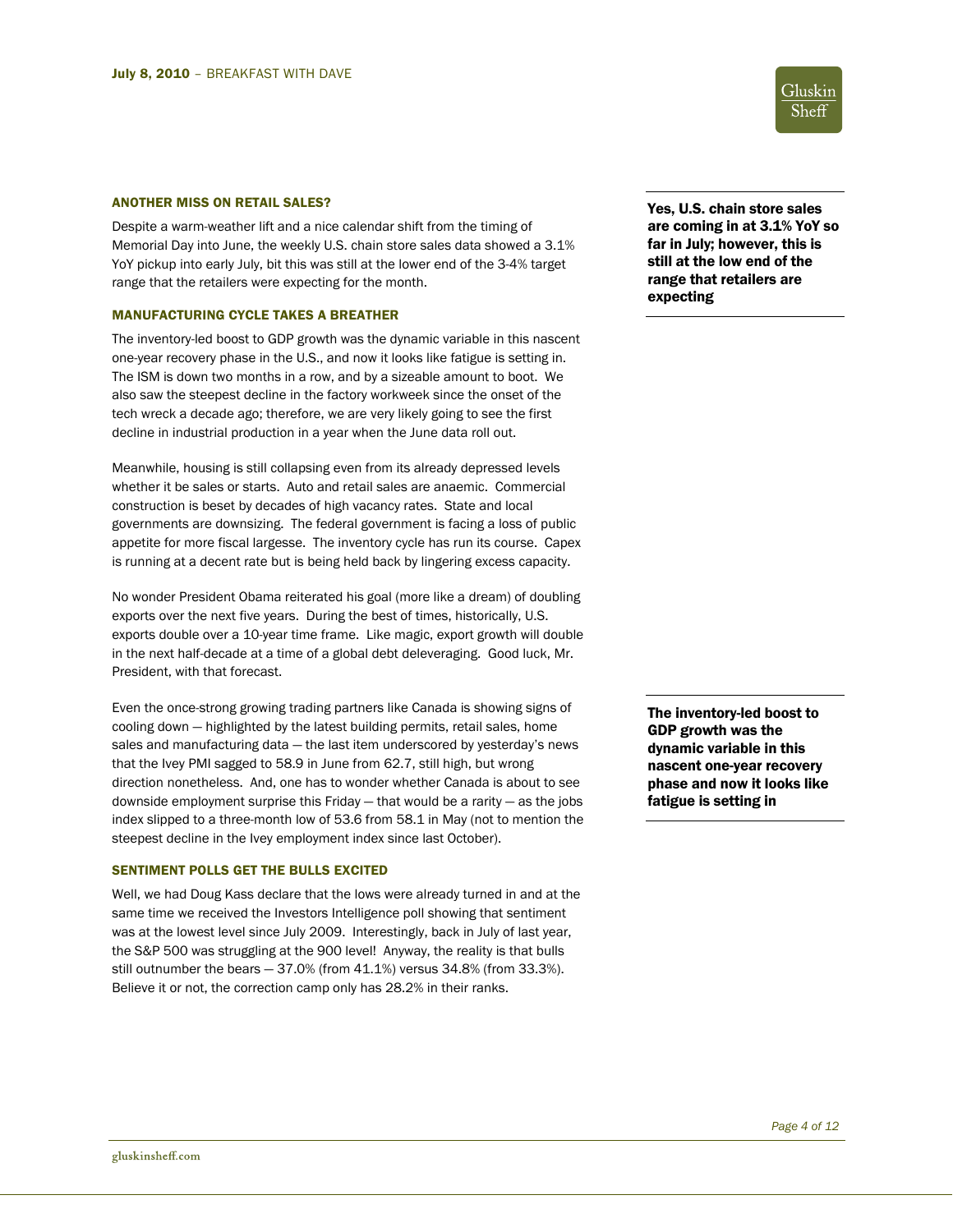#### CANADIAN HOUSING SECTOR COOLING OFF

It looks like the impact of modestly higher interest rates and CMHC's incremental moves to tighten up its underwriting guidelines have taken the steam out of the real estate market, and perhaps the dramatic erosion in affordability that followed on the heels of the parabolic surge in prices simply crowded out a slate of potential buyers. In any event, Canadian housing activity is moving into reverse, and according to our calculations, 100% of the recovery, both directly and indirectly, was rooted in the real estate surge and splurge through most of 2009 and into the opening months of 2010.

Resales in Toronto sagged 23% YoY in June and activity in Vancouver slipped 30.2%. Even in Calgary, where there was less evidence of a bubble, sales fell 42% in June from year-ago levels. And, the supply backlog is starting to rise and you know what that means for pricing. Indeed, the days of double-digit price appreciation in the Toronto area are now behind us with prices showing an average 8% rise YoY last month.

New listings in Toronto rose 13% in June and active listings ballooned 28%. The number of active listings in Vancouver has soared more than 30%. With demand slipping and supply rising means one thing from a pricing perspective we are likely in for a bout of deflation. For homeowners, it will be time to recalculate your net worth; for renters, it will be time to start licking your chops at the chance to get into the market at more affordable levels.

# SOME (NOT SO) NIFTY CHARTS

Looking at the charts below (thanks to Josh Frankel, our long time friend and former Merrill Lynch colleague), one would think that, yes, we have a V-shaped recovery in the U.S. But the reality is that the economic data in these charts, especially the YoY comparisons, are about to hit some resistance in the months ahead. Moreover, the leading indicators (*ie*, housing starts) are starting to sputter or have rolled over, and that is what really matters.

It looks like the impact of modestly higher interest rates and CMHC's incremental moves to tighten up its underwriting guidelines have taken the steam out of the real estate market

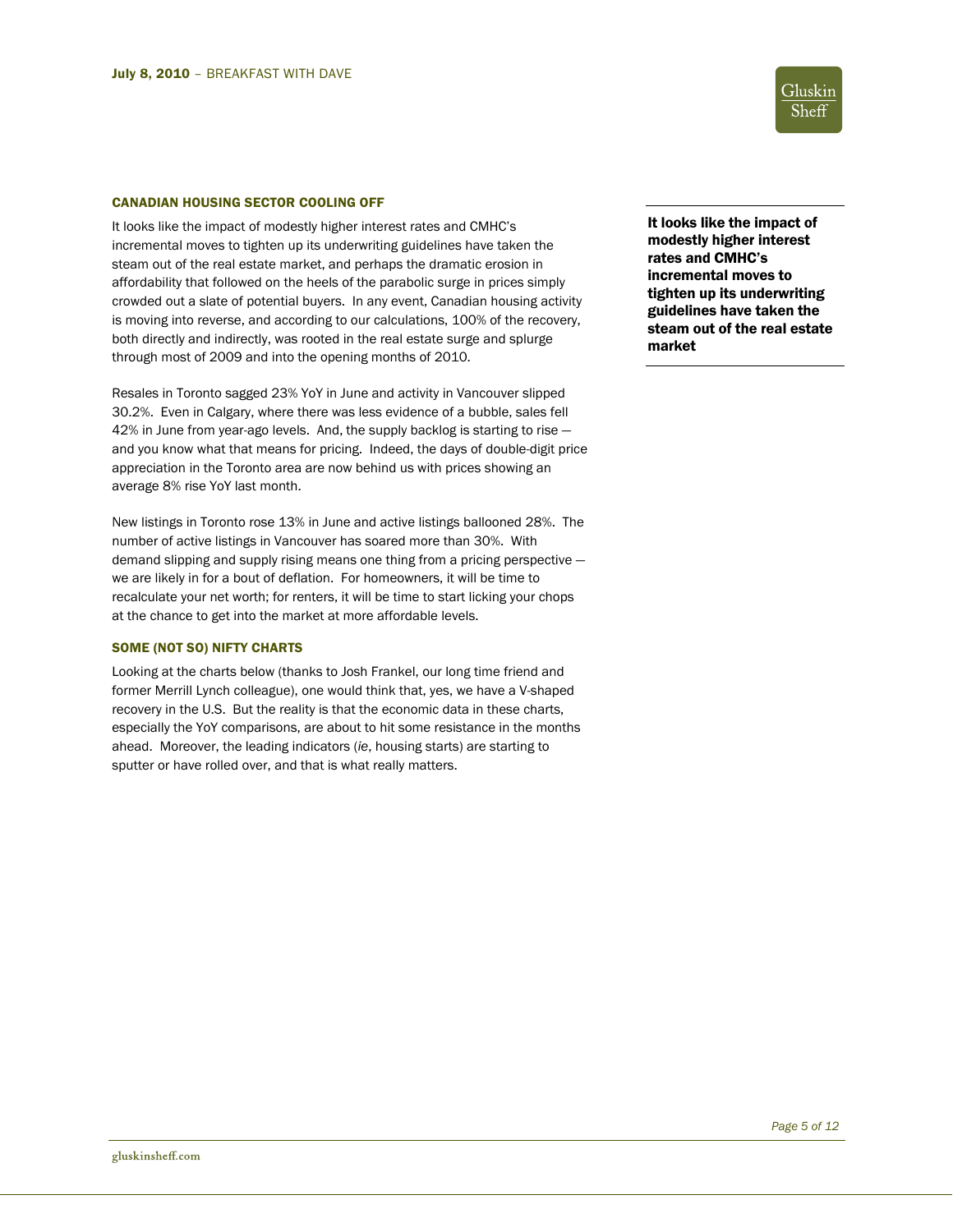

# Capacity utilization rate and the year-over-year change in nonfarm payrolls

Correlation between the CapU rate and the YoY change in payrolls is very high, at 82% going back to 1967.

# CHART 2: YEAR-OVER-YEAR TREND IN PAYROLLS AND THE CAPU RATE IS HIGHLY CORRELATED



*Source: Haver Analytics, Gluskin Sheff* 

Moreover, in the last 20 years, the relationship between the two got stronger, at 90%, and looking at the last five years, the two series are almost perfectly correlated, at 96%. The YoY trend in payrolls will likely continue to rise because of the easy comps this time last year, which would suggest that the CapU rate will continue to rise for the next few months.

# CHART 3: IN THE LAST 20-YEARS, THE RELATIONSHIP BETWEEN EMPLOYMENT AND THE CAPU RATE GOT STRONGER …

#### United States

**Nonfarm Payrolls**<br>(year-over-year percent change, thick line, left hand scale) Total Industry Capacity Utilization Rate (percent, thin line, right hand scale)



*Shaded region represent periods of U.S. recession Source: Haver Analytics, Gluskin Sheff*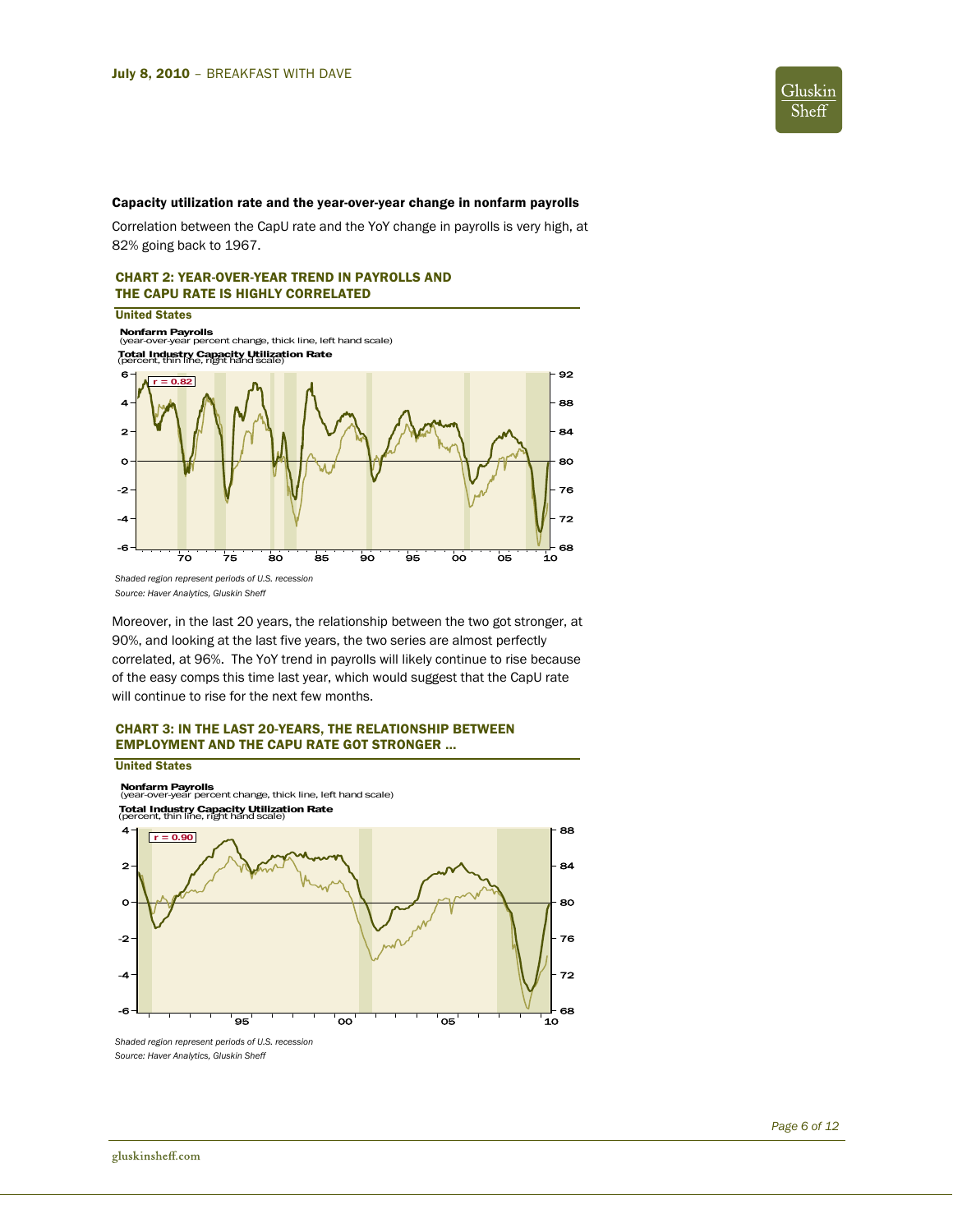

# CHART 4: … AND IN THE LAST FIVE YEARS, THE TWO DATA POINTS ARE ALMOST PERFECTLY CORRELATED

# United States

**Nonfarm Payrolls**<br>(year-over-year percent change, thick line, left hand scale) Total Industry Capacity Utilization Rate (percent, thin line, right hand scale)



*Source: Haver Analytics, Gluskin Sheff* 

# Housing starts and the unemployment rate

Historically, housing starts and the unemployment rate have a correlation of 27%; however, starts do lead the jobless rate by about a year (the historical correlation between the two increases to nearly 50%).

# CHART 5: HISTORICALLY, HOUSING STARTS AND THE UNEMPLOYMENT RATE HAVE A WEAK RELATIONSHIP, BUT …

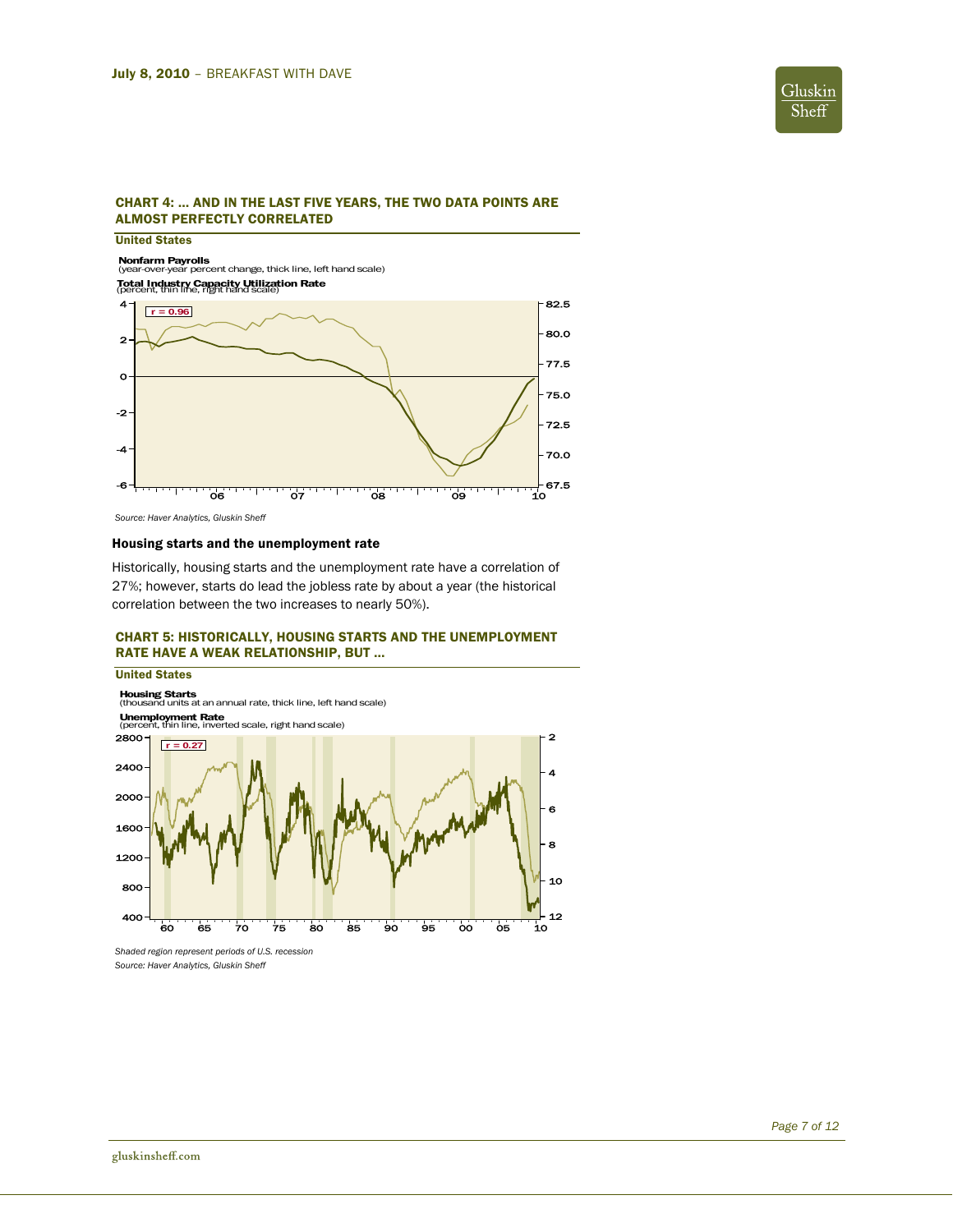

# CHART 6: …HOUSING STARTS DOES LEAD THE JOBLESS RATE BY A YEAR

# United States

**Housing Starts**<br>(thousand units at an annual rate, 12-month lead, thick line, left hand scale)



*Shaded region represent periods of U.S. recession Source: Haver Analytics, Gluskin Sheff* 

In the last 20 years, however, the relationship between these two metrics does increase to 69% and when housing starts is advanced by 12 months, the correlation increases to 80%. Moreover, similar to the relationship between CapU and the year-ago trend in payrolls, in the last five years, the correlation increases some more, at 79%, and a 12-month lead in starts increases the correlation to over 90%.

# CHART 7: IN THE PAST FIVE YEAR THE RELATIONSHIP BETWEEN STARTS AND THE UNEMPLOYMENT RATE HAS BECAME TIGHTER



*Source: Haver Analytics, Gluskin Sheff*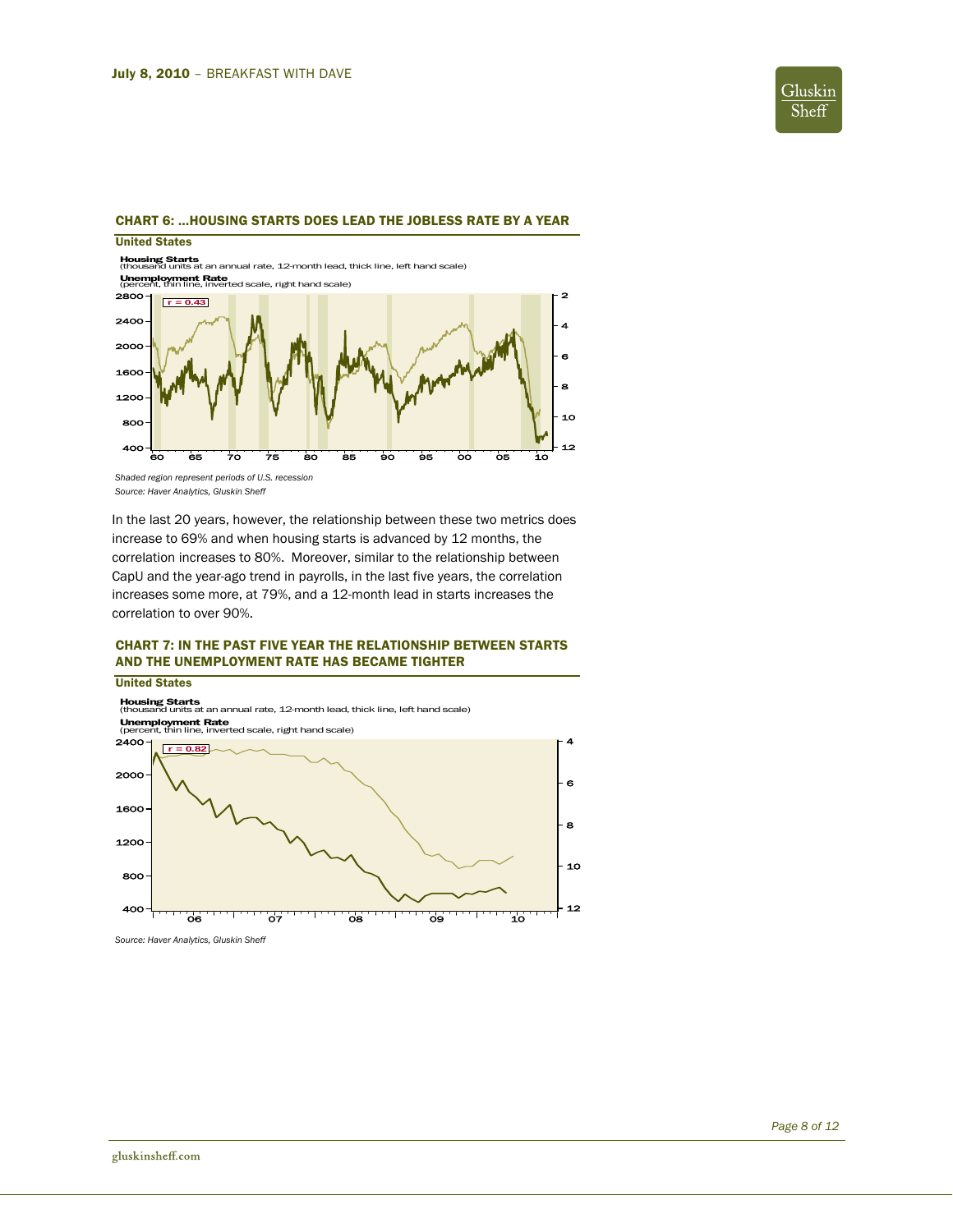

# CHART 8: IN THE PAST FIVE YEAR THE RELATIONSHIP BETWEEN STARTS AND THE UNEMPLOYMENT RATE HAS BECAME TIGHTER

United States

**Housing Starts**<br>(thousand units at an annual rate, 12-month lead, thick line, left hand scale)



*Source: Haver Analytics, Gluskin Sheff* 

# Temp Agency Employment versus Total Private Payrolls (excluding temp workers)

The relationship between the two metrics is high — correlation at 81%. And, as expected the temp agency employment leads by about six months (r = 93%).

# CHART 9: RELATIONSHIP BETWEEN TEMPORARY AGENCY EMPLOYMENT AND PRIVATE PAYROLLS IS VERY HIGH



*Shaded region represent periods of U.S. recession Source: Haver Analytics, Gluskin Sheff*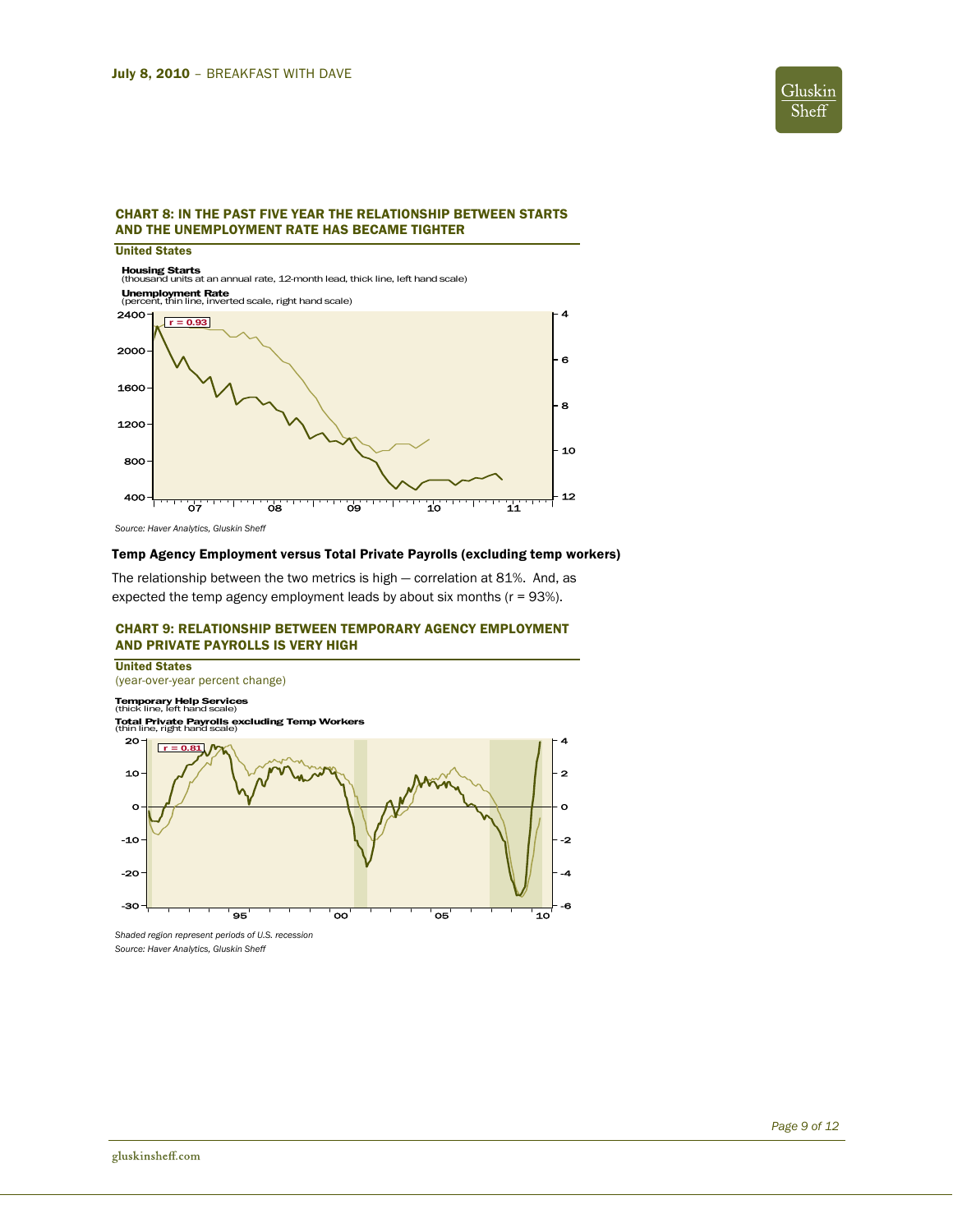

# CHART 10: TEMP AGENCY EMPLOYMENT GROWTH LEADS PRIVATE PAYROLLS GROWTH … BY SIX MONTHS

United States

**All Employees: Temporary Help Services**<br>(thick line, 6-month lead, left hand scale)

**Total Private Payrolls excluding Temp Workers<br>(thin line, right hand scale)** 



*Source: Haver Analytics, Gluskin Sheff* 

So, given that temp employment is running at a near 20% trend in June, albeit from easy comps this time last year, the trend in private payrolls could rise further in the next few months. In October, temp agency employment should start seeing its YoY trend slow down given that it will hit some very hard comparisons.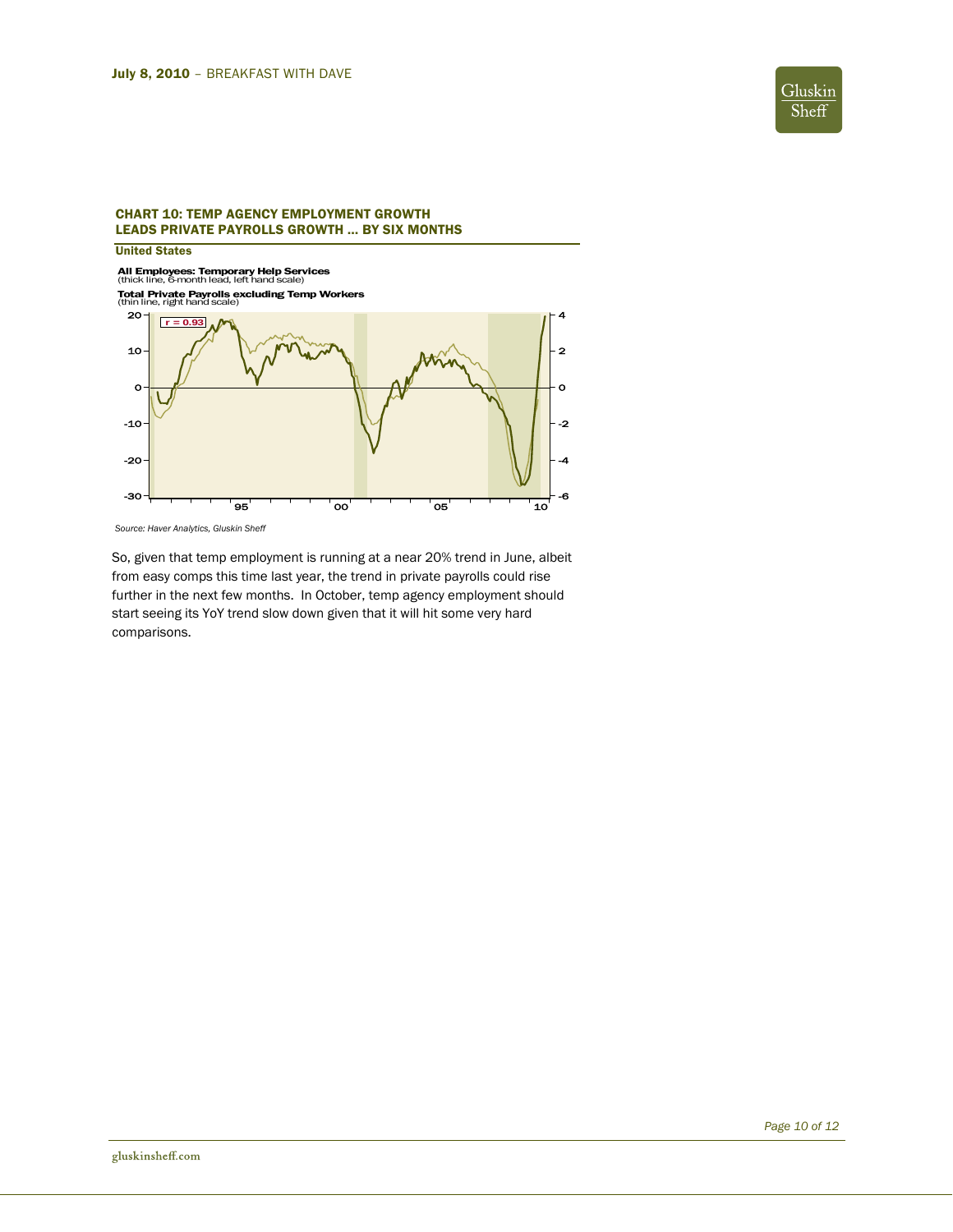# Gluskin Sheff at a Glance

Gluskin Sheff + Associates Inc. is one of Canada's pre-eminent wealth management firms. Founded in 1984 and focused primarily on high net worth private clients, we are dedicated to the prudent stewardship of our clients' wealth through the delivery of strong, risk-adjusted investment returns together with the highest level of personalized client service.

# **OVERVIEW**

As of March 31, 2010, the Firm managed assets of \$5.6 billion.

Gluskin Sheff became a publicly traded corporation on the Toronto Stock Exchange (symbol: GS) in May 2006 and remains 54% owned by its senior management and employees. We have public company accountability and governance with a private company commitment to innovation and service.

Our investment interests are directly aligned with those of our clients, as Gluskin Sheff's management and employees are collectively the largest client of the Firm's investment portfolios.

We offer a diverse platform of investment strategies (Canadian and U.S. equities, Alternative and Fixed Income) and investment styles (Value, Growth and  $Income$ .

The minimum investment required to establish a client relationship with the Firm is \$3 million for Canadian investors and \$5 million for U.S. & International investors.

# PERFORMANCE

\$1 million invested in our Canadian Value Portfolio in 1991 (its inception date) would have grown to \$11.7 million<sup>2</sup> on March 31, 2010 versus \$5.7 million for the S&P/TSX Total Return Index over the same period.

 $\text{sn}$  million usp invested in our U.S. Equity Portfolio in 1986 (its inception date) would have grown to \$8.7 million  $\text{usp}^2$  on March 31, 2010 versus \$6.9 million usp for the S&P 500 Total Return Index over the same period.

# INVESTMENT STRATEGY & TEAM

We have strong and stable portfolio management, research and client service teams. Aside from recent additions, our Portfolio Managers have been with the Firm for a minimum of ten years and we have attracted "best in class" talent at all levels. Our performance results are those of the team in place.

We have a strong history of insightful bottom-up security selection based on fundamental analysis.

For long equities, we look for companies with a history of long-term growth and stability, a proven track record, shareholder-minded management and a share price below our estimate of intrinsic value. We look for the opposite in equities that we sell short.

For corporate bonds, we look for issuers with a margin of safety for the payment of interest and principal, and yields which are attractive relative to the assessed credit risks involved.

We assemble concentrated portfolios our top ten holdings typically represent between 25% to 45% of a portfolio. In this way, clients benefit from the ideas in which we have the highest conviction.

Our success has often been linked to our long history of investing in underfollowed and under-appreciated small and mid cap companies both in Canada and the U.S.

# PORTFOLIO CONSTRUCTION

In terms of asset mix and portfolio construction, we offer a unique marriage between our bottom-up security-specific fundamental analysis and our top-down macroeconomic view.

*Our investment interests are directly aligned with those of our clients, as Gluskin Sheff's management and employees are collectively the largest client of the Firm's investment portfolios.* 

\$1 million invested in our Canadian Value Portfolio in 1991 (its inception date) would have grown to \$11.7 million<sup>2</sup> on March 31, 2010 versus \$5.7 million for the S&P/TSX Total Return Index over the same period.

*For further information, please contact questions@gluskinsheff.com* 

#### Notes:

*Unless otherwise noted, all values are in Canadian dollars.* 

 1. *Not all investment strategies are available to non-Canadian investors. Please contact Gluskin Sheff for information specific to your situation.*  2. *Returns are based on the composite of segregated Value and U.S. Equity portfolios, as applicable, and are presented net of fees and expenses.* 

*Page 11 of 12*